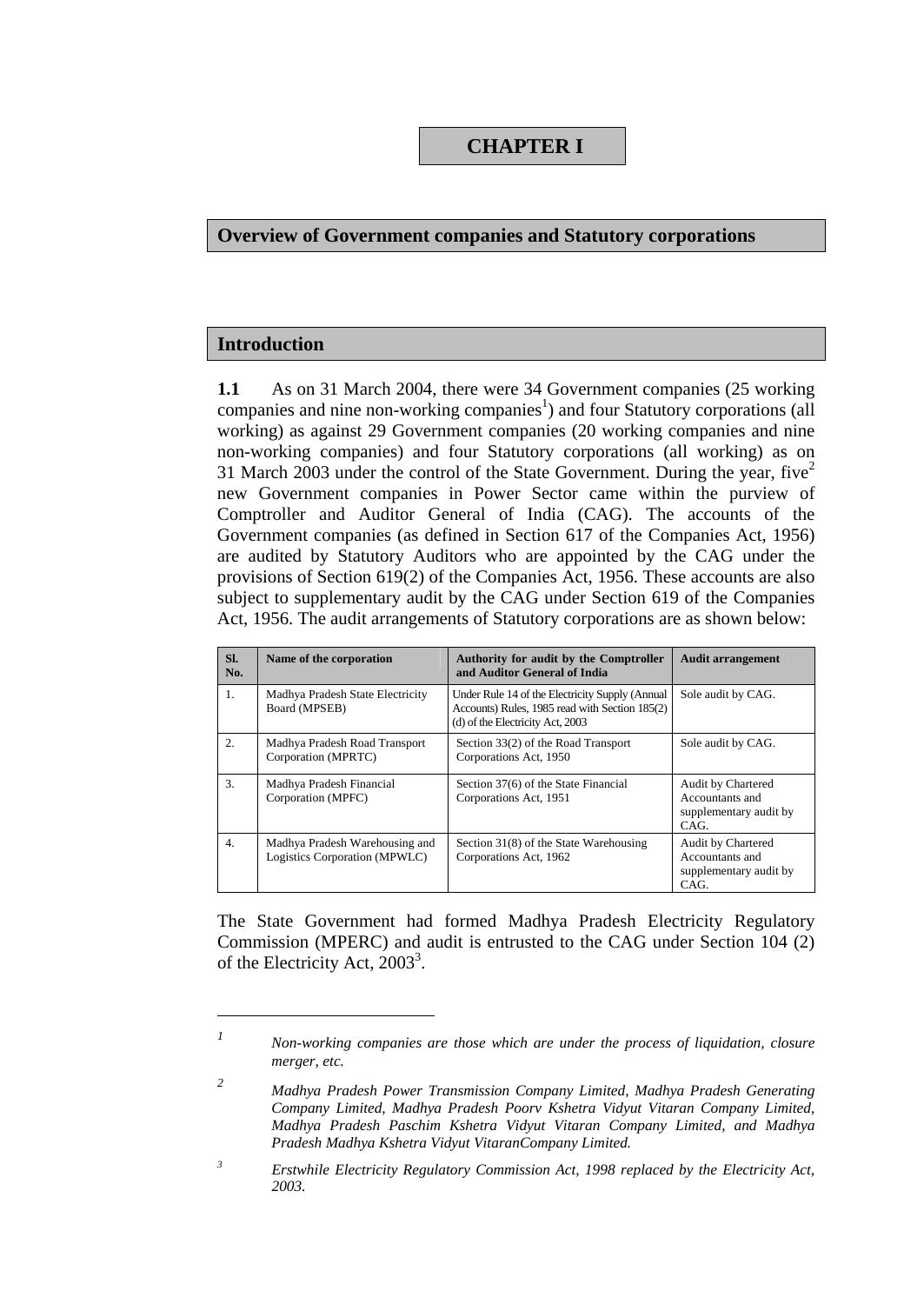## **Working Public Sector Undertakings (PSUs)**

### **Investment in working PSUs**

l

**1.2** The total investment in 24 working PSUs (20 Government companies and four Statutory corporations) at the end of March 2003 and 29 working PSUs (25 Government companies and four Statutory corporations) at the end of March 2004 was as follows:

*(Rupees in crore)* 

| Year    | <sup>of</sup><br><b>Number</b> |        | <b>Investment in working PSUs<sup>4</sup></b> |          |              |
|---------|--------------------------------|--------|-----------------------------------------------|----------|--------------|
|         | working PSUs                   | Equity | <b>Share application money</b>                | Loans    | <b>Total</b> |
| 2002-03 | 24                             | 530.31 | 113.78                                        | 4.734.29 | 5,378.38     |
| 2003-04 | 29                             | 530.74 | 90.34                                         | 4313.04  | 4934.12      |

As on 31 March 2004, the total investment of working Government companies and Statutory corporations comprised 12.59 *per cent* of equity capital and 87.41 *per cent* of loans, compared to 11.98 and 88.02 *per cent* respectively as on 31 March 2003. The analysis of investment in PSUs is given in the following paragraphs.

### **Sector-wise investment in working Government companies and Statutory Corporations**

The investment (equity and long-term loans) in various sectors and percentages thereof at the end of 31 March 2004 and 31 March 2003 are indicated below in the pie charts:



**2**

<sup>4</sup> *Investment in working PSUs decreased mainly due to bifurcation of Madhya Pradesh Road Transportation Corporation between Madhya Pradesh and Chhattisgarh states.*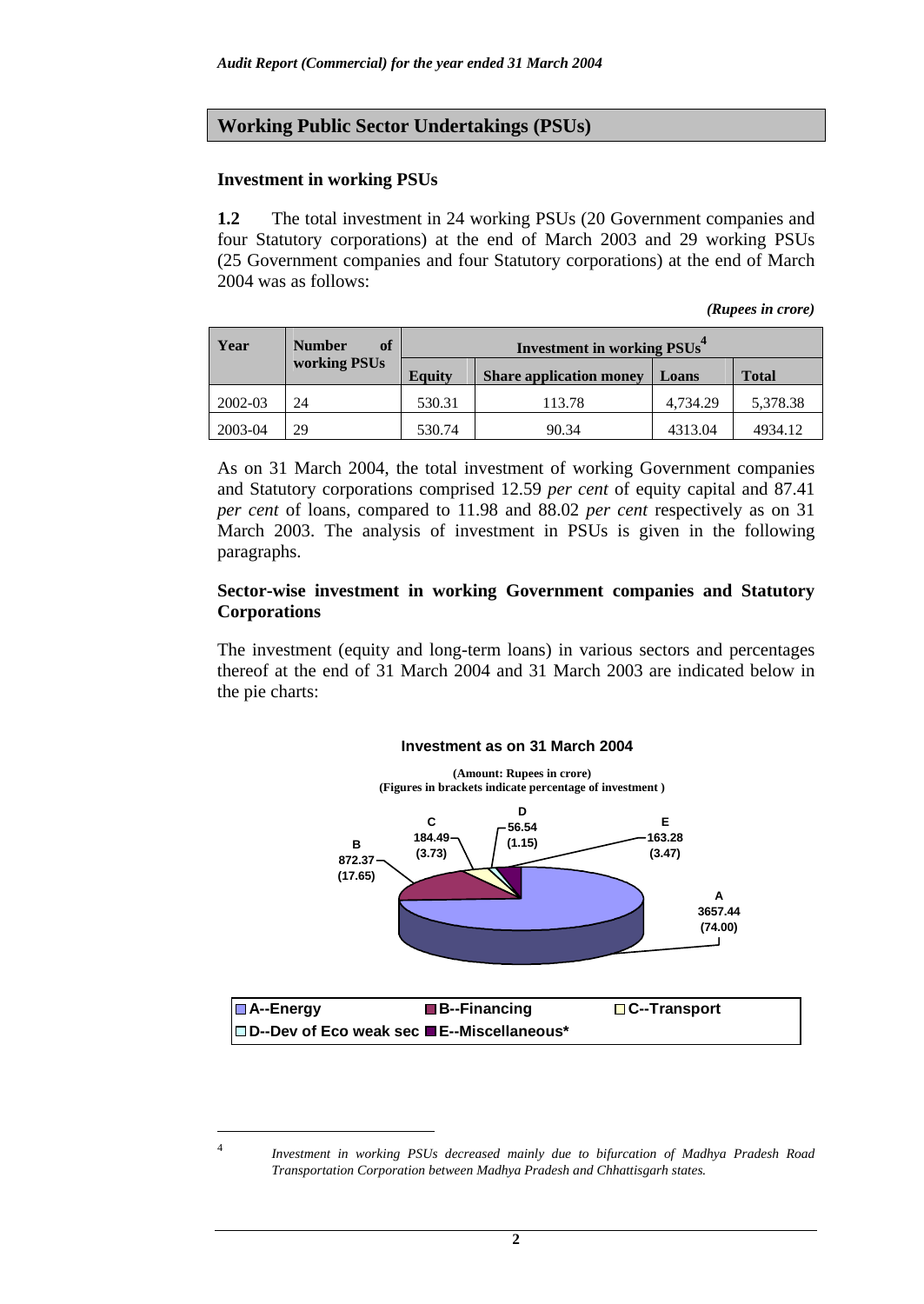#### **Investment as on 31 March 2003**



| $ \blacksquare$ A--Energy                                       | $\blacksquare$ B--Financing | $\Box$ C--Transport |
|-----------------------------------------------------------------|-----------------------------|---------------------|
| $ \Box$ D--Dev of Eco weak sec $\blacksquare$ E--Miscellaneous* |                             |                     |

*(\*Miscellaneous includes Agriculture, Industries, Electronics, Construction, Area Development, Mining, Handlooms & Handicrafts, Forest, Tourism and Public distribution.)*

### **Working Government companies**

**1.3** Total investment in working Government companies at the end of March 2003 and March 2004 was as follows.

*(Rupees in crore)* 

| Year    | of<br><b>Number</b>                |               | <b>Investment in working Government companies</b> |        |              |  |  |  |
|---------|------------------------------------|---------------|---------------------------------------------------|--------|--------------|--|--|--|
|         | working<br>Government<br>companies | <b>Equity</b> | application<br><b>Share</b><br>money              | Loans  | <b>Total</b> |  |  |  |
| 2002-03 | 20                                 | 190.31        | 6.15                                              | 577.57 | 774.03       |  |  |  |
| 2003-04 | 25                                 | 221.65        | 6.15                                              | 419.37 | 647.17       |  |  |  |

The summarised statement of Government investment in working Government companies in the form of equity and loans is detailed in *Annexure 1.*

As on 31 March 2004, the total investment in working Government companies comprised 35.20 *per cent* equity capital and 64.80 *per cent* loans as against 25.38 and 74.62 *per cent* respectively, as on 31 March 2003. The decrease in loans was due to repayment of loans and their conversion into equity in respect of one Company.

Due to decrease in long term loans, the debt-equity ratio of working Government companies decreased from 2.94:1 in 2002-03 to 1.84:1 in 2003-04.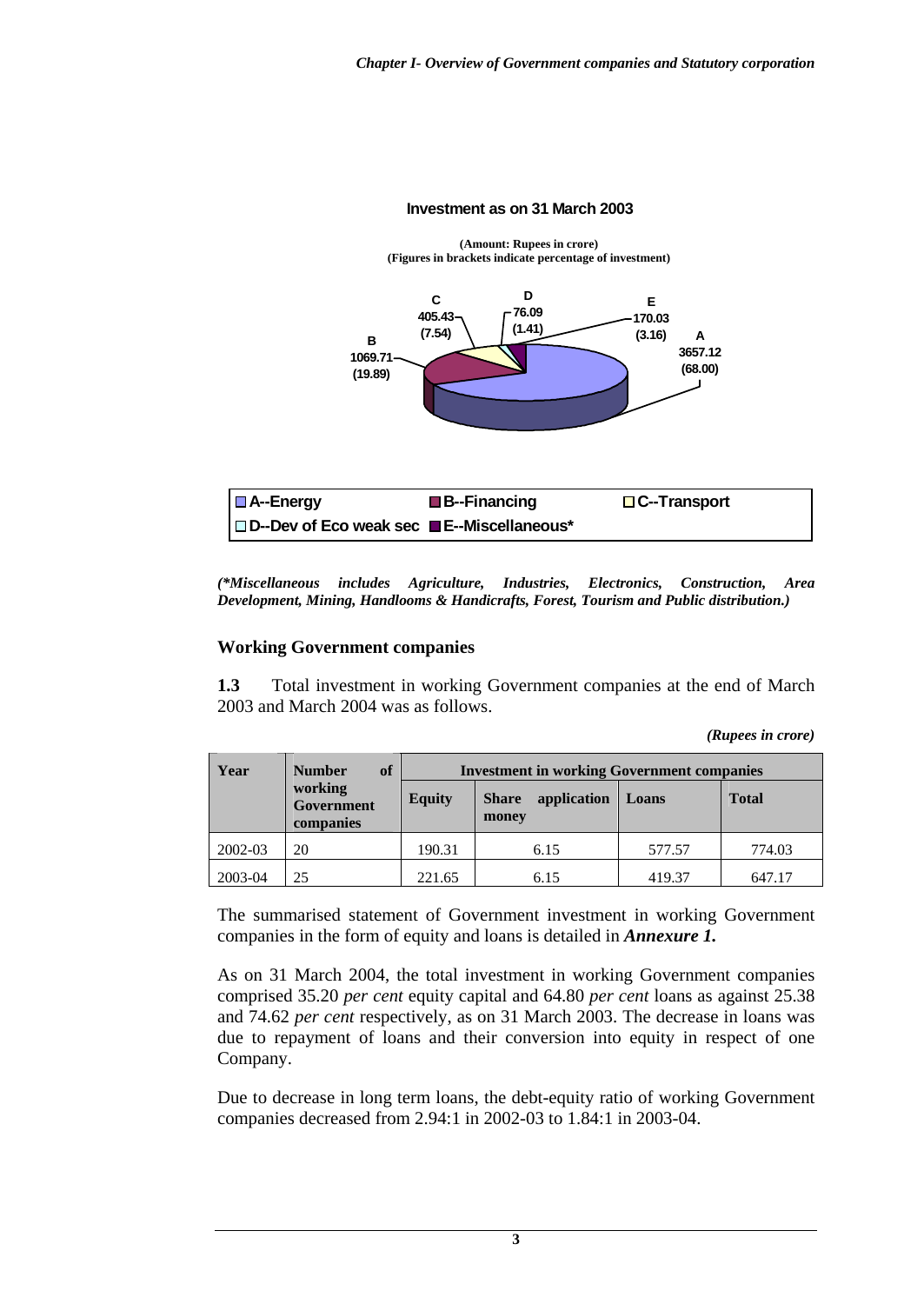## **Working Statutory corporations**

**1.4** The total investment in four working Statutory corporations at the end of March 2004 and March 2003 was as follows:

|                                                         |         |          |         | (Rupees in crore) |  |
|---------------------------------------------------------|---------|----------|---------|-------------------|--|
| Name of corporation                                     |         | 2002-03  | 2003-04 |                   |  |
|                                                         | Capital | Loans    | Capital | Loans             |  |
| Madhya Pradesh State Electricity Board <sup>5</sup>     | 169.62  | 3,486.81 | 169.62  | 3,486.81          |  |
| Madhya Pradesh Road Transport<br>Corporation            | 182.37  | 223.07   | 141.81  | 42.68             |  |
| Madhya Pradesh Financial Corporation                    | 88.08   | 445.51   | 73.79   | 364.18            |  |
| Madhya Pradesh Warehousing and<br>Logistics Corporation | 7.56    | 1.33     | 8.06    |                   |  |
| <b>Total</b>                                            | 447.63  | 4,156.72 | 393.28  | 3,893.67          |  |

The summarised position of Government investment in working Statutory corporations in the form of equity and loans is detailed in *Annexure 1.* As a part of reforms process, Madhya Pradesh State Electricity Board (MPSEB) was unbundled (September 2000) into six Government companies. Out of these, only five companies were registered in November 2001 and May 2002. However, there was no change in the organisational structure of MPSEB, pending finalisation of transfer of assets, liabilities and personnel. There was no change in the responsibility centres also, as the companies function as agents of MPSEB.

As on 31 March 2004, the total investment in working Statutory corporations comprised 9.17 *per cent* equity capital and 90.83 *per cent* loans as against 9.72 and 90.28 *per cent* respectively as on 31 March 2003. The debt-equity ratio increased from 9.29:1 in 2002-03 to 9.90:1 in 2003-04.

**Budgetary outgo, grants/subsidies, guarantees, waiver of dues and conversion of loans into equity** 

1.5 The details about budgetary outgo, grants/subsidies, guarantees issued, waiver of dues and conversion of loans into equity by State Government to working Government companies and working Statutory corporations are given in *Annexures 1* and *3*.

The budgetary outgo (in the form of equity capital and loans) and grants/subsidies from the State Government to working Government companies and working Statutory corporations for the three years up to 2003-04 are given below:

 $\overline{a}$ 

*<sup>5</sup> As MPSEB did not furnish any figures for the year 2003-04, previous year's figures have been adopted for the current year also.*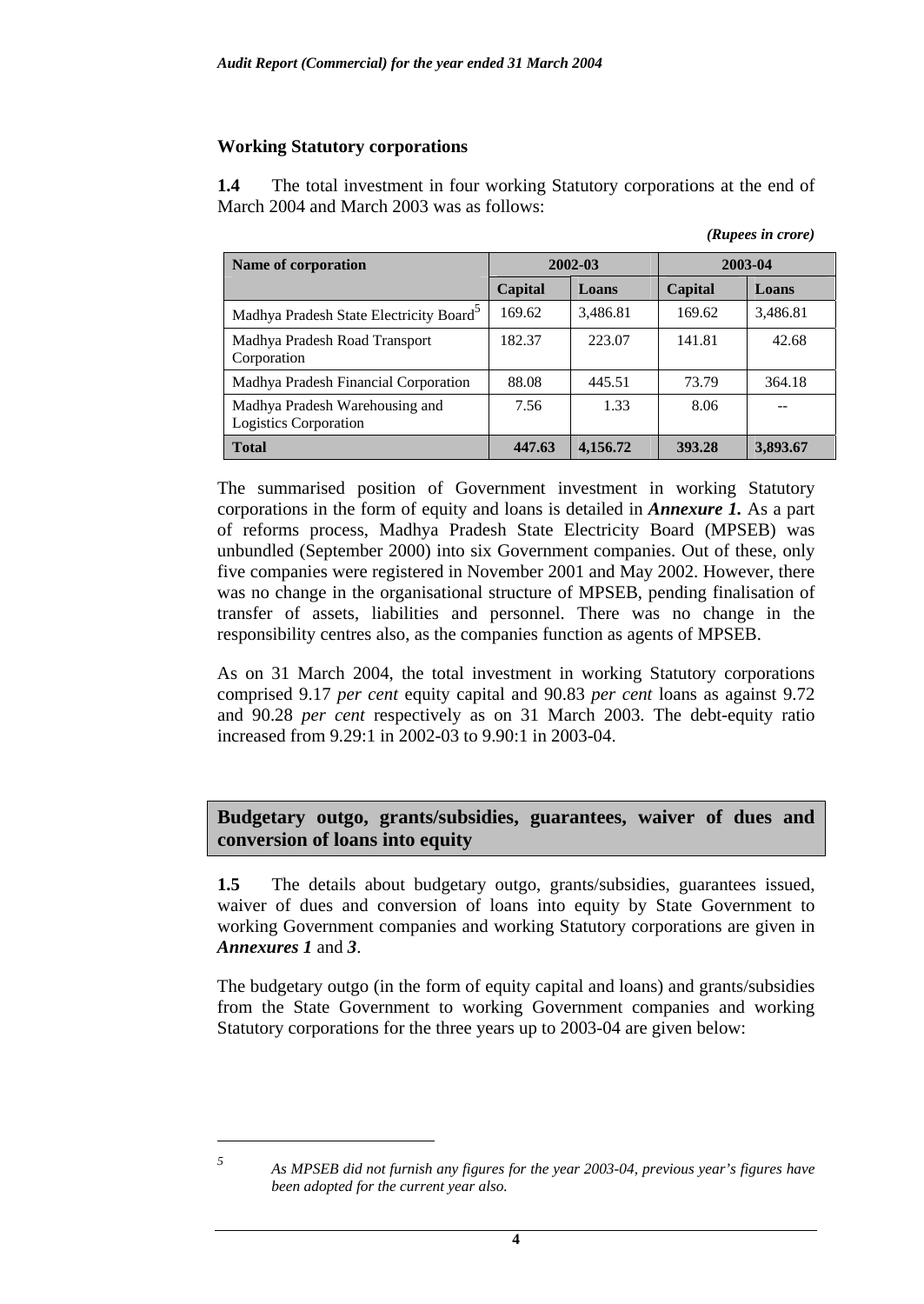*(Rupees in crore)* 

|                                        | 2001-02          |        |                     | 2002-03 |                  |       | 2003-04             |        |                  |       |                |               |
|----------------------------------------|------------------|--------|---------------------|---------|------------------|-------|---------------------|--------|------------------|-------|----------------|---------------|
|                                        | <b>Companies</b> |        | <b>Corporations</b> |         | <b>Companies</b> |       | <b>Corporations</b> |        | <b>Companies</b> |       | Corporation    |               |
|                                        | No               | Amt.   | N <sub>0</sub>      | Amt.    | N <sub>0</sub>   | Amt.  | No                  | Amt.   | No               | Amt.  | N <sub>0</sub> | Amt.          |
| Equity<br>capital outgo<br>from budget | $\mathbf{1}$     | 1.50   | $-$                 | $-$     | $\overline{c}$   | 3.02  | $\mathbf{1}$        | 1.00   | $\mathbf{1}$     | 0.90  | $\mathbf{1}$   | 1.34          |
| Loans given<br>from budget             | 3                | 33.69  | $\overline{2}$      | 193.08  | $\mathbf{1}$     | 10.88 | 3                   | 247.05 | $\mathbf{1}$     | 7.24  | $\frac{1}{2}$  | $- -$         |
| Other<br>grants/subsidy                | 6                | 75.81  | $\overline{4}$      | 402.67  | 10               | 61.51 | 3                   | 586.92 | 11               | 46.90 | $- -$          | $\frac{1}{2}$ |
| <b>Total outgo</b>                     | $12^{6}$         | 111.00 | 4 <sup>6</sup>      | 595.75  | $12^{6}$         | 75.41 | 4 <sup>6</sup>      | 834.97 | $11^{6}$         | 55.04 | 1 <sup>6</sup> | 1.34          |

During the year 2003-04, Government had guaranteed loans aggregating Rs.530.05 crore obtained by two working Government companies (Rs.15.73 crore) and two working Statutory corporations (Rs.514.32 crore). At the end of the year, guarantees amounting to Rs.5,020.14 crore in respect of five working Government companies (Rs.74.47 crore) and three working Statutory corporations (Rs.4,945.67 crore) were outstanding as against Rs.3,846.34 crore in respect of eight working Government companies (Rs.126.36 crore) and three Statutory corporations (Rs.3,719.98 crore) at the end of previous year. The guarantee commission payable to the Government by Government companies and Statutory corporations at the end of March 2004 was Rs.52 lakh and Rs.78 lakh respectively. The Government also converted long-term loans of Rs.29.50 crore of Madhya Pradesh Rajya Van Vikas Nigam Limited into equity during the year.

## **Finalisation of accounts by working PSUs**

**1.6** As could be noticed from *Annexure-2*, out of 25 working Government companies, only four companies, and none of the Statutory corporations, had finalised their accounts for the year 2003-04 upto 30 September 2004. During the period October 2003 to September 2004, 21 working Government companies finalised 26 accounts for previous years. Similarly, three working Statutory corporations finalised four accounts for previous years during this period. Madhya Pradesh Electricity Regulatory Commission has not finalised its accounts since inception.

The accounts of 21 working Government companies and four Statutory corporations were in arrears for periods ranging from one to six years as on 30 September 2004 as detailed below :

 $\overline{a}$ 

*<sup>6</sup> These are the actual numbers of companies/corporations which had received budgetary support in the form of equity, loans, grant and/or subsidies from the State Government during the respective years.*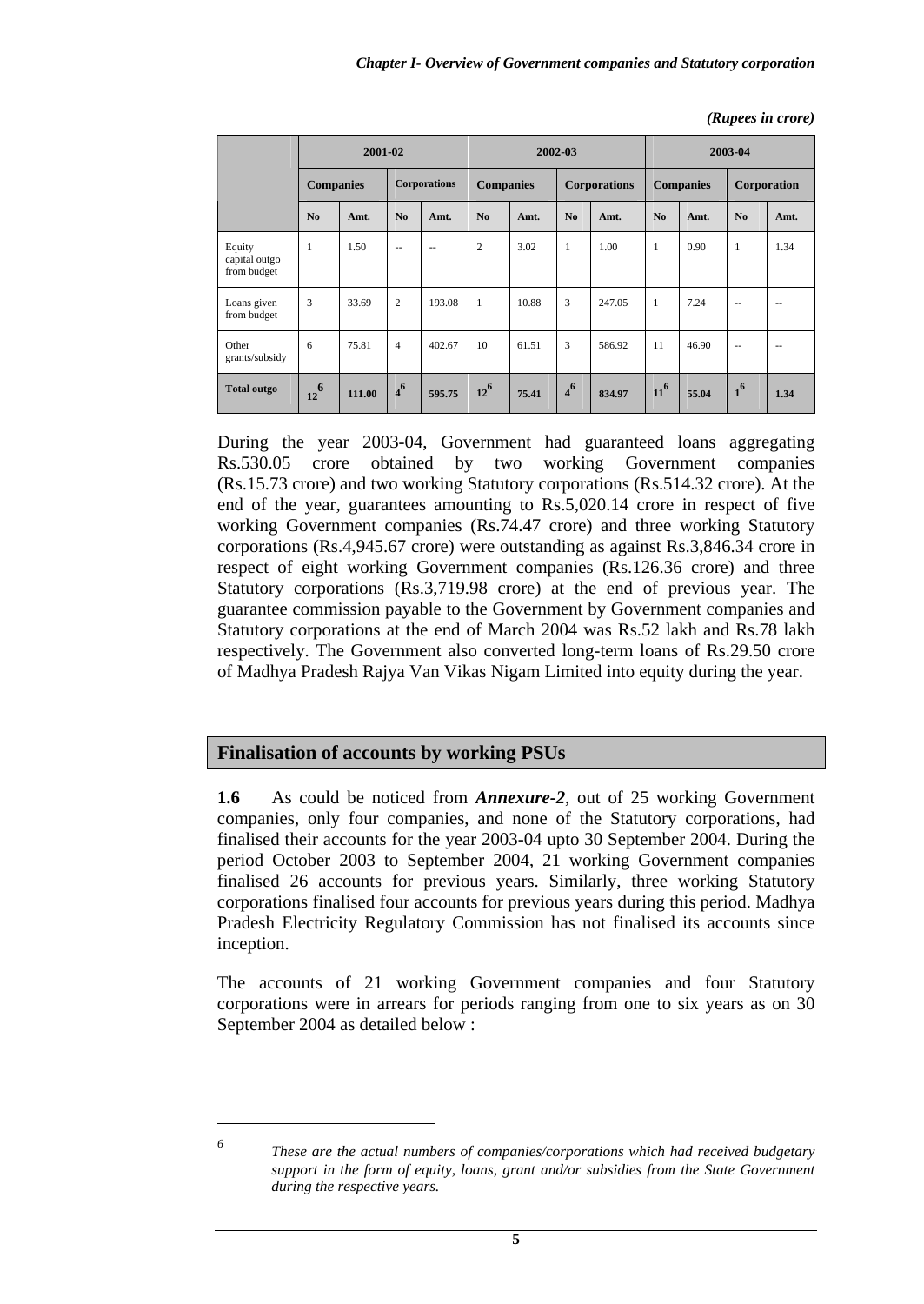| Sl. No           | Number of working<br>companies/corporations |                                  | Period for<br>which        | Number of<br>years for              | Reference to serial No. of<br><b>Annexure 2</b> |                                  |  |
|------------------|---------------------------------------------|----------------------------------|----------------------------|-------------------------------------|-------------------------------------------------|----------------------------------|--|
|                  | Government<br>companies                     | <b>Statutory</b><br>corporations | accounts are in<br>arrears | which<br>accounts are in<br>arrears | <b>Government</b><br>companies                  | <b>Statutory</b><br>corporations |  |
| (I)              | (2)                                         | (3)                              | (4)                        | (5)                                 | (6)                                             | (7)                              |  |
| 1.               | 1                                           |                                  | 1998-99 to<br>2003-04      | 6                                   | $A-14$                                          |                                  |  |
| 2.               | 1                                           |                                  | $2000-01$ to<br>2003-04    | $\overline{4}$                      | $A-15$                                          |                                  |  |
| 3.               | 3                                           |                                  | $2001 - 02$ to<br>2003-04  | 3                                   | $A-1, 5, 12$                                    |                                  |  |
| $\overline{4}$ . | 5                                           |                                  | $2002 - 03$ to<br>2003-04  | $\overline{2}$                      | A-8,9,10,17,18                                  | --                               |  |
| 5                | 11                                          | $\overline{4}$                   | 2003-04                    | 1                                   | $A-2,3,4,6,7,11,$<br>13, 16, 19, 20, 25         | $B-1,2,3,4$                      |  |
|                  | 21                                          | $\boldsymbol{4}$                 |                            |                                     |                                                 |                                  |  |

Reasons for delay in finalisation of accounts of working companies in general and of five companies, where accounts were in arrears for three or more years in particular, have been discussed in details in paragraph 4.6 of Chapter IV.

## **Financial position and working results of working PSUs**

**1.7** The summarised financial results of working PSUs (Government companies and Statutory corporations) as per their latest finalised accounts are given in *Annexure 2.* Besides, the financial position and working results of individual working Statutory corporations for the latest three years for which accounts are finalised are given in *Annexures 4* and *5* respectively.

According to the latest finalised accounts of 25 working Government companies and four working Statutory corporations, nine companies and three corporations had incurred aggregate losses of Rs.283.01 crore and Rs.198.53 crore, respectively and 11 companies and one corporation earned an aggregate profit of Rs.21.75 crore and Rs.9.46 crore, respectively. The five new Government companies formed during the year had not commenced their business activities and hence not prepared any profit and loss account for the year.

### **Working Government companies**

### *Profit earning working Government companies and dividend*

**1.8** The State Government had formulated (July 1998) a dividend policy for payment of minimum dividend of 12 per cent of equity. However, none of the working Government companies which finalised their accounts for 2003-04 by September 2004 declared dividend.

Similarly, out of 17 working Government companies, which finalised their accounts for previous years by September 2004, nine companies earned an aggregate profit of Rs.11.36 crore and only six companies earned profit for two or more successive years. Three companies declared dividend of Rs.1.14 crore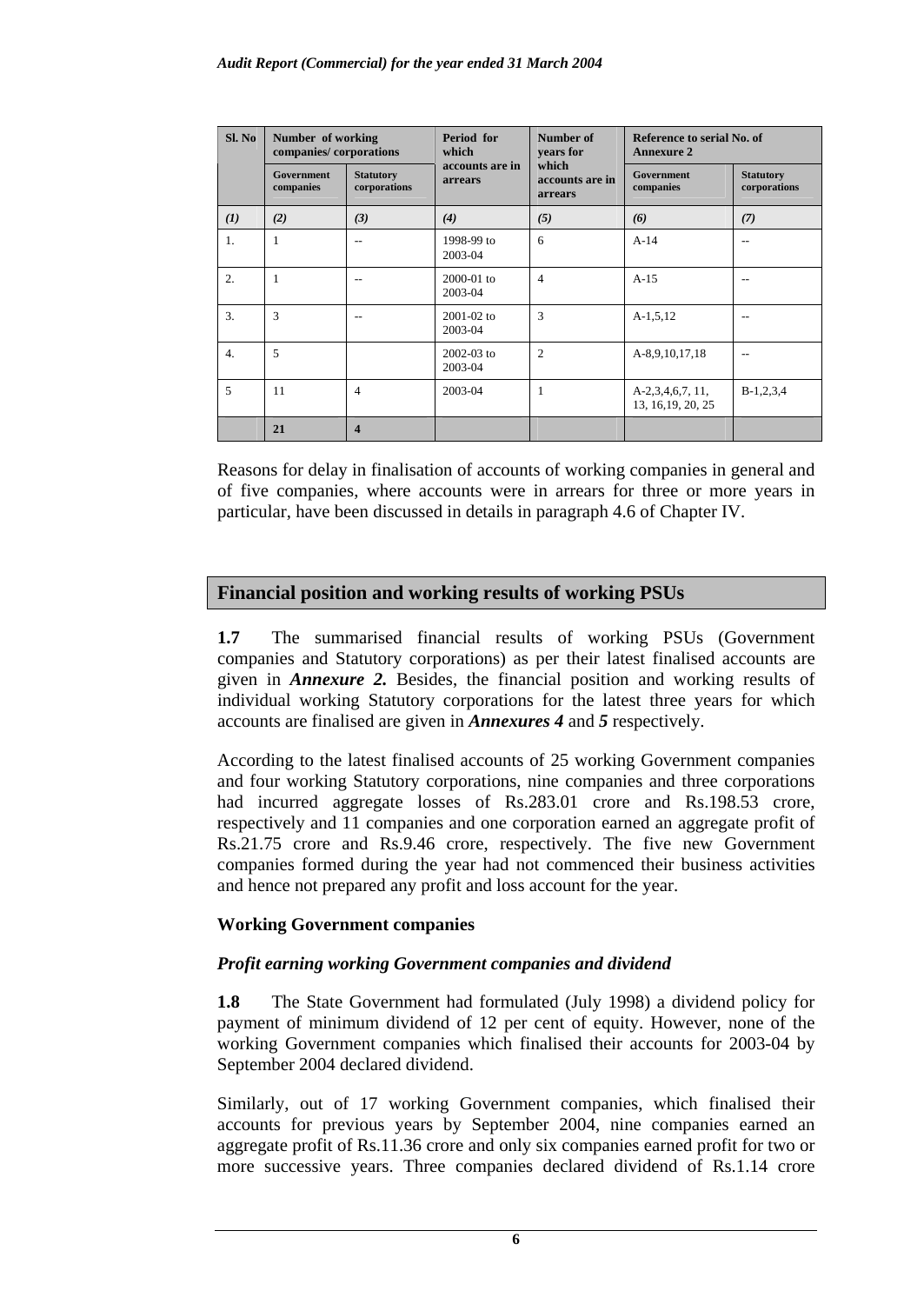(8.24 *per cent*) for the previous years during the year. The total return to the State Government by way of dividend during 2003-04 worked out to 0.54 *per cent* against its total equity investment of Rs.210.25 crore in all working Government companies.

## *Loss incurring working Government companies*

**1.9** Out of nine loss incurring working Government companies, four companies had accumulated losses aggregating Rs.596.50 crore which exceeded their aggregate paid up capital of Rs.83.64 crore.

Despite poor performance and complete erosion of paid up capital, the State Government continued to provide financial support to these companies in the form of contribution towards equity, further loans, conversion of loans into equity, subsidy, etc. According to available information, out of total financial support of Rs.55.04 crore provided by the State Government to 11 companies by way of equity, loans, grants and subsidies during 2003-04, Rs.13.04 crore pertained to three companies whose accumulated losses had exceeded their paidup capital.

## **Working Statutory corporations**

# *Profit earning Statutory corporations and dividend*

**1.10** None of the profit earning Statutory corporations had finalised their accounts for 2003-04. Madhya Pradesh Warehousing and Logistics Corporation which finalised its accounts for previous year, earned profit of Rs.9.46 crore and declared dividend for Rs.1.36 crore for 2002-03.

## *Loss incurring Statutory corporations*

**1.11** The remaining three loss incurring Statutory corporations, (Madhya Pradesh State Electricity Board, Madhya Pradesh Road Transport Corporation and Madhya Pradesh Financial Corporation) had accumulated losses aggregating Rs.3,146.99 crore which was more than seven times of their aggregate paid up capital of Rs.399.51 crore.

Despite their poor performance, the State Government provided financial support amounting to Rs.1.34 crore to Madhya Pradesh Financial Corporation during 2003-04 by way of equity.

## *Operational performance of working Statutory corporations*

**1.12** The operational performance of the working Statutory corporations is given in *Annexure 6*. On analysis of operational performance, the following points have emerged:

## **Madhya Pradesh State Electricity Board**

**1.12.1** Transmission and distribution (T&D) losses had increased from 42.62 *per cent* in 2001-02 to 43.59 *per cent* in 2002-03.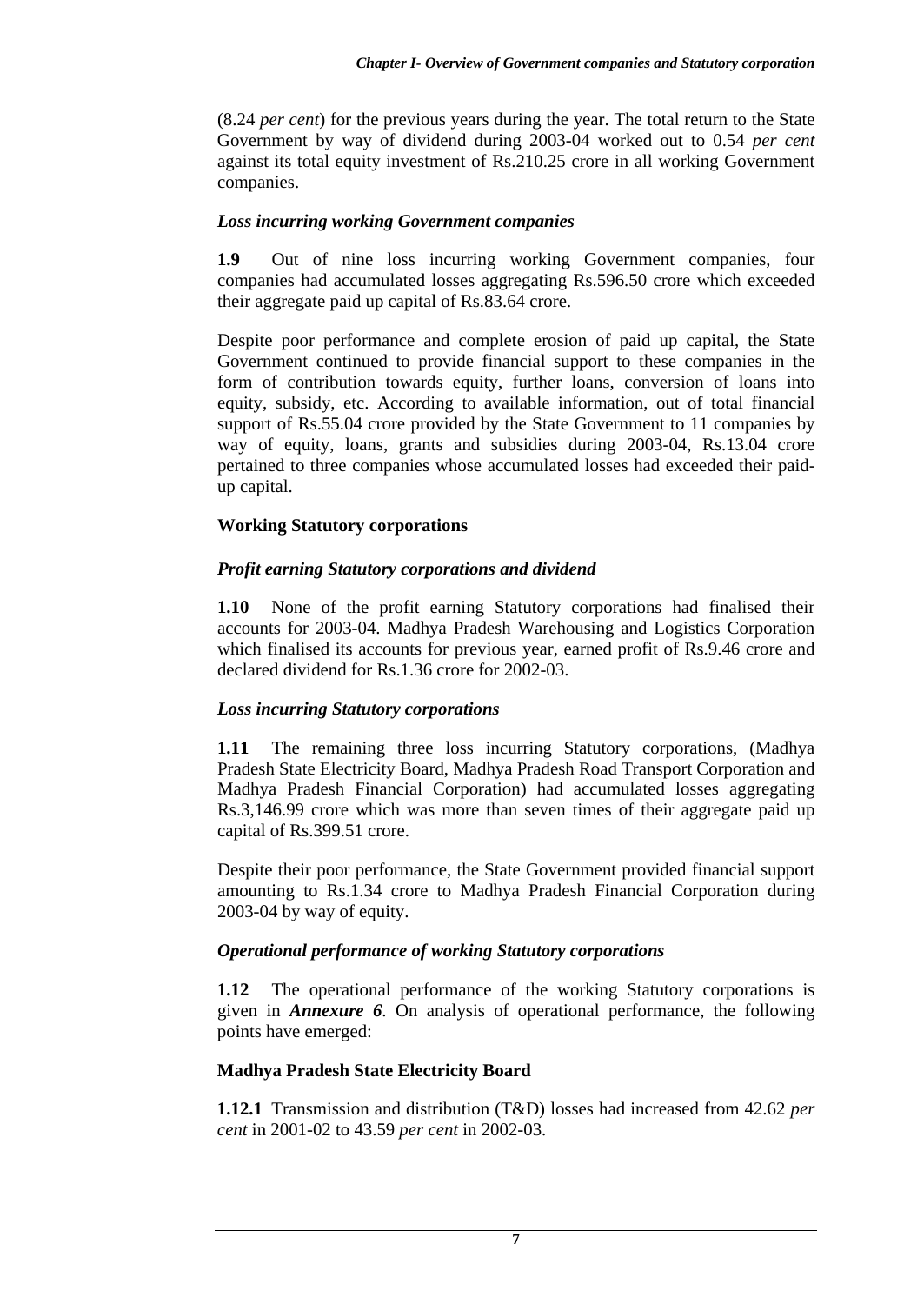**1.12.2** Percentage of expenditure on staff to total revenue expenditure increased from 12.47 in 2001-02 to 14.50 in 2002-03.

### **Madhya Pradesh Road Transport Corporation**

**1.12.3** Average number of vehicles on road decreased from 1,876 in 2001-02 to 1,093 in 2003-04 and employee vehicle ratio increased from 6:1 to 10:1 during the same period.

### **Madhya Pradesh Financial Corporation**

**1.12.4** Percentage of default to total loans increased from 24.47 in 2001-02 to 27.79 in 2003-04. Loans disbursed decreased from Rs.66.05 crore in 2001-02 to Rs.41.83 crore in 2003-04.

### **Return on capital employed**

**1.13** As per their latest finalised accounts (up to September 2004), the capital employed<sup>7</sup> worked out to Rs.972.62 crore in 25 working companies and total return<sup>8</sup> thereon amounted to Rs.(-)213.84 crore as compared to total return of Rs.54.48 crore (6.20 *per cent*) in the previous year (accounts finalised up to September 2003). Similarly, the capital employed and total return thereon, in case of working Statutory corporations as per their latest finalised accounts (up to September 2004), worked out to Rs.6,269.95 crore and Rs.299.91 crore (4.78 per cent) respectively, against the total return of Rs.(-)548.19 crore in previous year (accounts finalised up to September 2003). The details of capital employed and total return on capital employed in case of working Government companies and Statutory corporations are given in *Annexure 2*.

### **Reforms in power sector**

### *Status of implementation of MOU between State Government and the Central Government*

**1.14** A Memorandum of Understanding (MOU) was signed (May 2000) between the Government of Madhya Pradesh (GOMP) and Government of India (GOI) as a measure of joint commitment to undertake power sector reforms in a time-bound manner. Status of implementation of reforms programme vis-à-vis respective commitments made in the MOU is as follows:

# $\overline{a}$

*8*

*<sup>7</sup> Capital employed represents net fixed assets (including capital works-in-progress) plus working capital, except in finance companies and corporations where it represents the mean of aggregate of opening and closing balances of paid-up capital, free reserves, bonds, deposits and borrowings (including refinance).*

*For calculating total return on capital employed, interest on borrowed funds is added to net profit/subtracted from the loss as disclosed in the Profit and Loss Account.*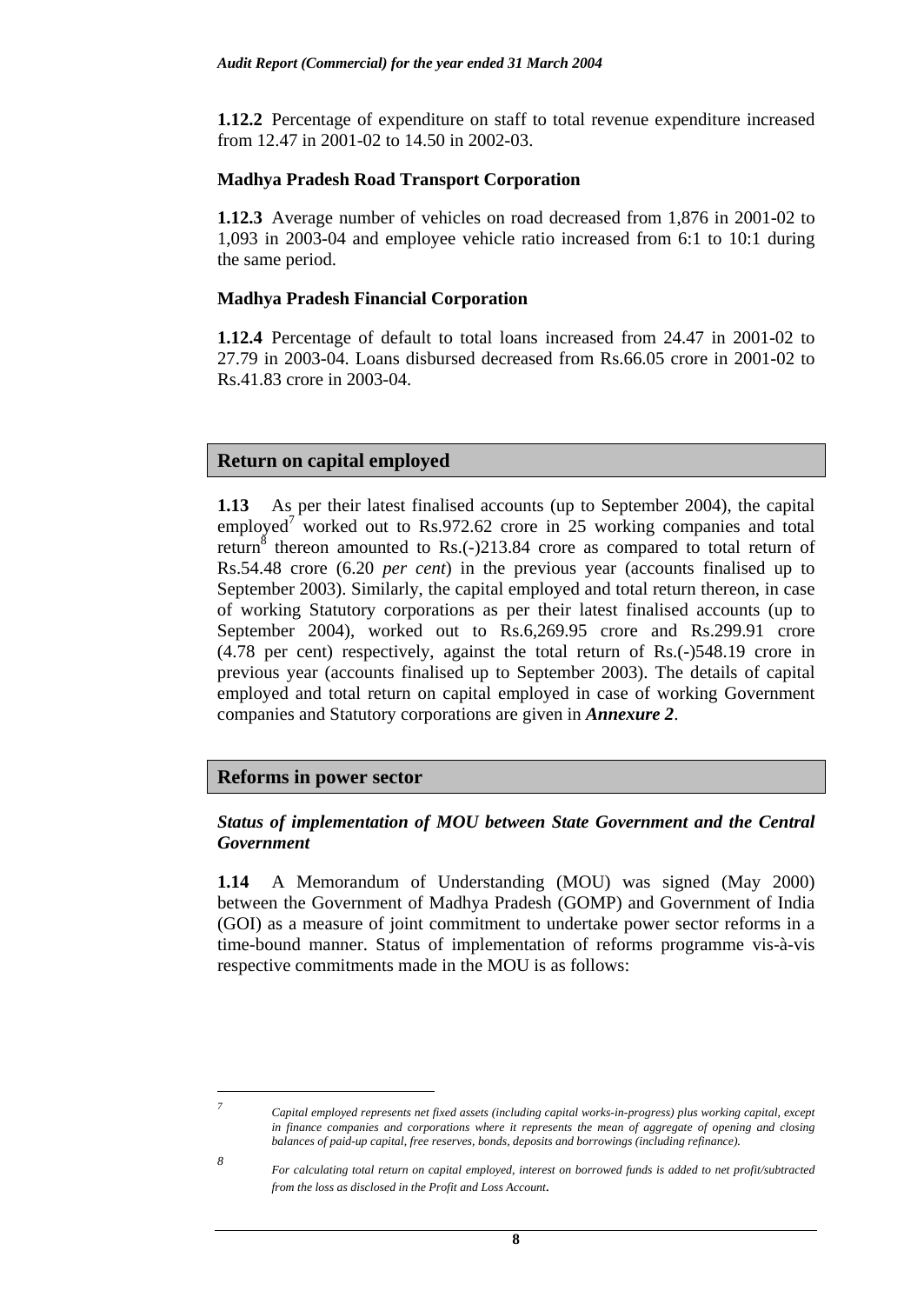| Sl.            | <b>Commitments as per MOU</b>                                                                              | <b>Targeted</b>                                                    | Status (as on 31 March 2004)                                                                                                                                                                                                               |
|----------------|------------------------------------------------------------------------------------------------------------|--------------------------------------------------------------------|--------------------------------------------------------------------------------------------------------------------------------------------------------------------------------------------------------------------------------------------|
| No.            |                                                                                                            | completion<br>schedule                                             |                                                                                                                                                                                                                                            |
| $\mathbf{1}$   | $\mathbf{2}$                                                                                               | 3                                                                  | 4                                                                                                                                                                                                                                          |
|                | Commitments made by State                                                                                  |                                                                    |                                                                                                                                                                                                                                            |
|                | Government                                                                                                 |                                                                    |                                                                                                                                                                                                                                            |
| 1              | Reduction in transmission and<br>distribution losses                                                       | Not given                                                          | Software development work for energy audit of 33<br>KV and 11 KV network was undertaken. Scheme<br>for loss reduction programme was forwarded to<br>ADB, PFC, NABARD for financial assistance.                                             |
| 2              | 100 per cent metering of all 11<br>KV distribution feeders                                                 | December 2003                                                      | Completed                                                                                                                                                                                                                                  |
| $\overline{3}$ | 100 per cent metering of all<br>consumers                                                                  | December 2004                                                      | Out of 63.96 lakh, 45.85 lakh (71.7 per cent)<br>consumers covered till March 2003                                                                                                                                                         |
| $\overline{4}$ | Securitsation<br>of outstanding<br>dues of Central power sector<br>undertakings                            | <b>NA</b>                                                          | Securitised                                                                                                                                                                                                                                |
| 5              | Reorganisation of Board                                                                                    | NA                                                                 | Gazette notification issued in February 2001                                                                                                                                                                                               |
| 6              | Rural electrification programme                                                                            | By 2007,<br>starting<br>from 2003                                  | 50,474 out of 51,806 villages electrified                                                                                                                                                                                                  |
| $\overline{7}$ | Energy audit                                                                                               | June 2001                                                          | 33 KV-89.05 per cent<br>11 KV-88 per cent                                                                                                                                                                                                  |
| 8              | Implementation of tariff orders<br>issued by State Electricity<br>Regulatory Commission during<br>the year | Submission of tariff<br>position<br>by<br>31<br>December each year | Since implemented                                                                                                                                                                                                                          |
| 9              | Installation of energy meters on<br>grid/generating stations                                               | <b>NA</b>                                                          | Completed                                                                                                                                                                                                                                  |
| 10             | Replacement of electromagnetic<br>meters with electronic meters                                            | NA                                                                 | 26.62 lakh single pahse and 4.60 lakh three phase<br>electronic meters have been replaced/installed by<br>March 2004                                                                                                                       |
| 11             | Supply of additional power                                                                                 | NA                                                                 | Government of India allocated 100 MW power<br>from unallocated quota of NTPC's thermal stations<br>at its disposal, to MPSEB.                                                                                                              |
| 12             | Hydro-electric power<br>development                                                                        | NA                                                                 | MoU was signed between GOMP and National<br>Hydro Electric Power Corporation. National Hydro<br>Electric Development Corporation-an independent<br>joint<br>venture<br>utility-has<br>already<br>started<br>functioning from January 2004. |

*Madhya Pradesh Electricity Regulatory Commission*

**1.15** Madhya Pradesh Electricity Regulatory Commission (Commission) was formed in August 1998 under Section 17 of Electricity Regulatory Commissions Act, 1998 with the object of determining electricity tariff, advising in matters relating to electricity generation, transmission, distribution, *etc*. in the State. It started functioning from February 1999. The Commission is a body corporate and comprises three members including a Chairman, who are appointed by the State Government. The audit of accounts of the Commission has been entrusted to CAG under Section 104 (2) of the Electricity Act, 2003. The Commission had not finalised its first accounts so far (September 2004).

## **Non-working PSUs**

### *Investment in non-working PSUs*

**1.16** The total investment in nine non-working Government companies at the end of March 2003 and 2004 was as follows: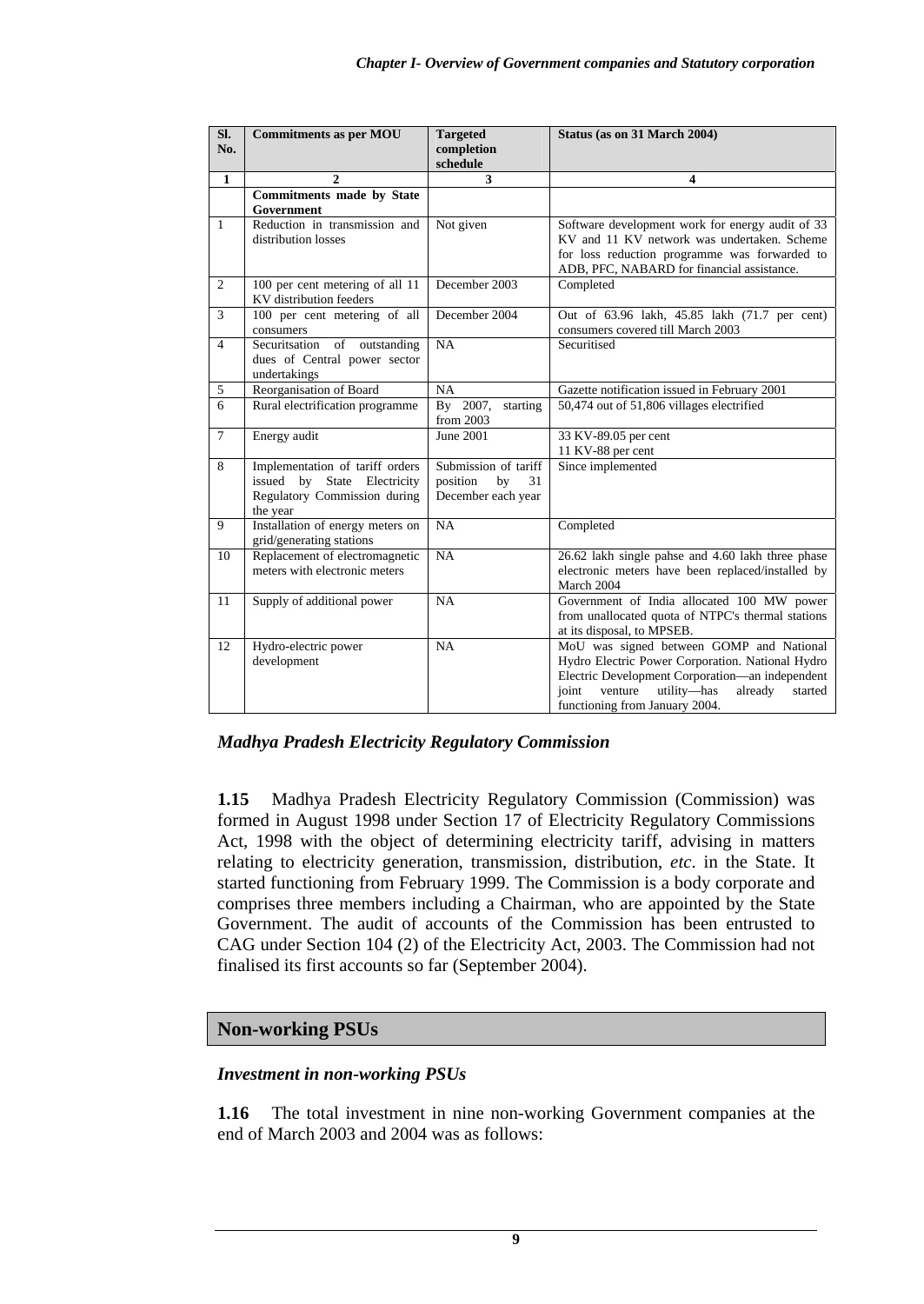*(Rupees in crore)* 

| Year    | Number of<br>non-   | <b>Investment in non-working PSUs</b> |                                |        |              |  |
|---------|---------------------|---------------------------------------|--------------------------------|--------|--------------|--|
|         | <b>working PSUs</b> | <b>Equity</b>                         | <b>Share application money</b> | Loans  | <b>Total</b> |  |
| 2002-03 | Q                   | 59.68                                 | 0.20                           | 147.13 | 207.01       |  |
| 2003-04 | Q                   | 59.69                                 | 0.19                           | 139.11 | 198.99       |  |

The classification of the non-working PSUs was as follows:

*(Rupees in crore)* 

| Sl. No. | <b>Status of non-working PSUs</b> | of<br><b>Number</b><br>companies | Investment in non-working<br><b>PSUs</b> |                 |  |
|---------|-----------------------------------|----------------------------------|------------------------------------------|-----------------|--|
|         |                                   |                                  | Equity                                   | Long term loans |  |
|         | Under liquidation                 |                                  | 12.39                                    |                 |  |
| $(i)$ . | Under closure                     |                                  | 47.49                                    | 139.11          |  |
|         | Total                             |                                  | 59.88                                    | 139.11          |  |

Of the above nine non-working PSUs, all Government companies were under liquidation or closure under Section 560 of the Companies Act, 1956, for one to 21 years and substantial investment of Rs.198.99 crore was involved in these companies. Effective steps need to be taken for their expeditious liquidation or revival.

### *Budgetary outgo, grants/subsidies, guarantees, waiver of dues and conversion of loans into equity*

**1.17** The details regarding budgetary outgo, grants/subsidies, guarantees issued, waiver of dues and conversion of loans into equity by the State Government to non-working PSUs are given in *Annexures 1* and *3.* 

### *1.18 Total establishment expenditure on non-working PSUs*

The year-wise details of total establishment expenditure of non-working PSUs (Government companies) and the sources of financing it during last three years up to 2003-04 are given below:

 *(Rupees in lakh)* 

| Year         | Number of               | <b>Total</b>                 | Disposal of            | <b>Financed by</b>      |               |                |  |
|--------------|-------------------------|------------------------------|------------------------|-------------------------|---------------|----------------|--|
|              | Government<br>companies | establishment<br>expenditure | investments/<br>assets | Government by way<br>of |               | Others $^{10}$ |  |
|              |                         |                              |                        | Loans                   | <b>Grants</b> |                |  |
| 2001-02      | 6                       | 36.26                        |                        |                         | 10.00         | 26.26          |  |
| 2002-03      | 9                       | 2,332.48                     | 77.81                  | 2,195.66                |               | 59.01          |  |
| 2003-04      | 9                       | 178.93                       | 2.27                   | 168.38                  |               | 8.28           |  |
| <b>Total</b> | --                      | 2547.67                      | 80.08                  | 2364.04                 | 10.00         | 93.55          |  |

**Note:** The abnormal increase in establishment expenditure during 2002-03 was due to implementation of voluntary retirement scheme. The excess expenditure thereof was met by way of loans from State Government.

 $\overline{a}$ 

*<sup>9</sup> Equity includes share application money of Rs.0.19 crore in respect of two companies.* 

*<sup>10</sup> The other sources of finance are interest received from banks and diversion of grants and proceeds from sale of stock.*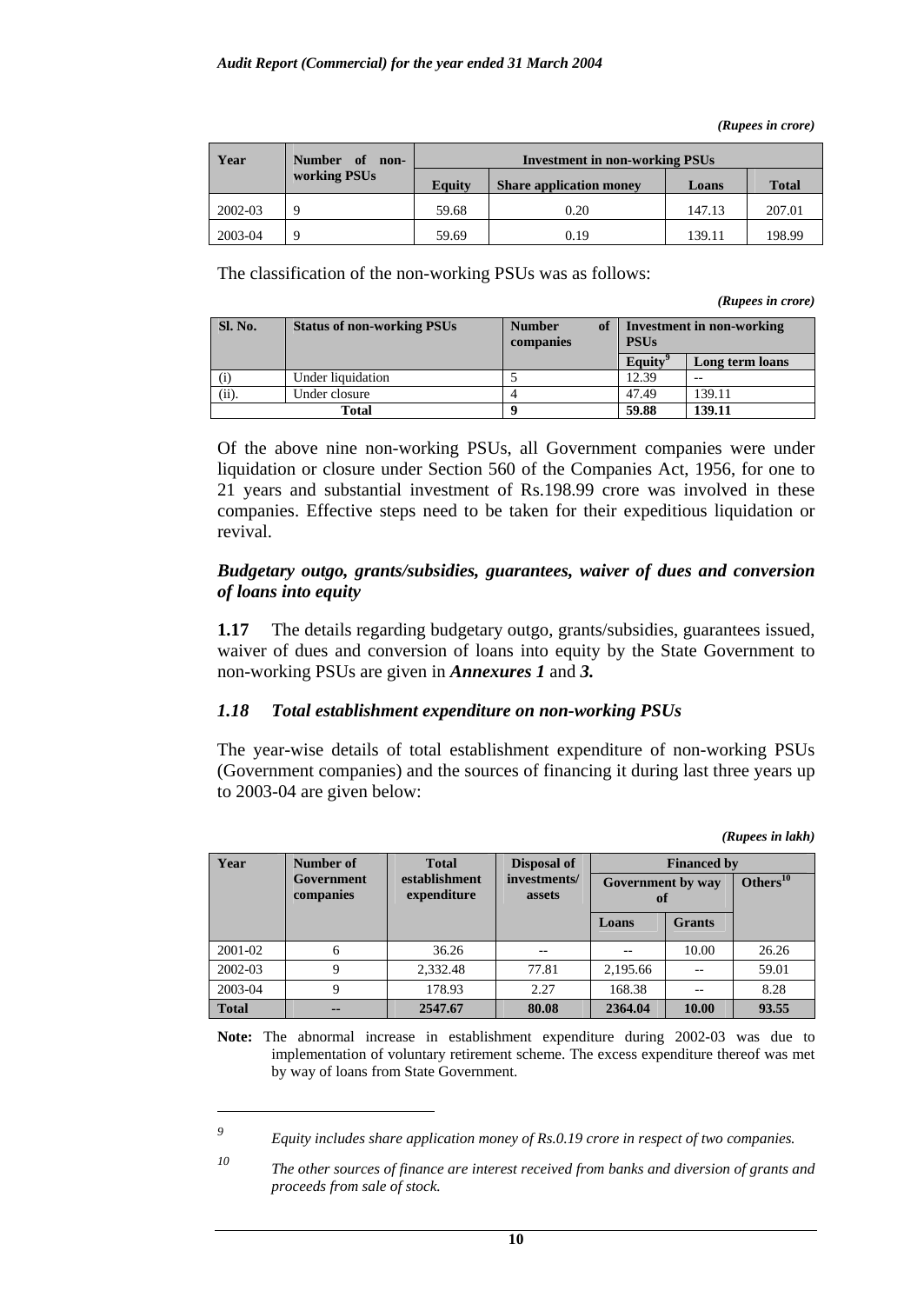The State Government has spent Rs.25.48 crore during 2001-04 towards establishment expenses of nine companies under liquidation. Expeditious action is necessary for winding up of these companies to avoid similar further unproductive expenditure.

### *Finalisation of accounts by non-working PSUs*

**1.19** One non-working Government company has finalised its accounts for 2003-04 and the accounts of eight non-working companies were in arrears for periods ranging from one to 14 years as on 30 September 2004, as could be noticed from *Annexure 2.* 

## *Financial position and working results of non-working PSUs*

**1.20** The summarised financial results of non-working Government companies as per their latest finalised accounts are given in *Annexure 2.*

The investment in nine non-working Government companies as equity aggregated  $Rs.59.05<sup>11</sup>$  crore. These companies had been incurring losses leading to a cash loss of Rs.56.37 crore and negative net worth of Rs.134.17 crore. The accumulated loss of Rs.237.63 crore of these companies exceeded their paid up capital by more than four times as per their latest finalised account.

## **Status of placement of Separate Audit Reports of Statutory corporations in Legislature**

**1.21** Separate Audit Reports on the accounts of Madhya Pradesh State Electricity Board (1999-2000), Madhya Pradesh Road Transport Corporation (2001-02), Madhya Pradesh Financial Corporation (2001-02) and Madhya Pradesh State Warehousing Corporation now renamed as Madhya Pradesh Warehousing and Logistics Corporation (2001-02) have already been placed before the Legislature.

## **Disinvestment, privatisation and restructuring of public sector undertakings**

**1.22** The State Government did not undertake the exercise of disinvestment, privatisation and restructuring of any of its PSUs during 2003-04.

## **Results of Audit of accounts of PSUs by Comptroller and Auditor General of India**

**1.23** During October 2003 to September 2004, the accounts of 27 Government companies (21 working and six non-working) and three Statutory corporations

 $\overline{a}$ 

*<sup>11</sup> Includes equity of Rs.1.04 crore of Madhya Pradesh Film Development Corporation.*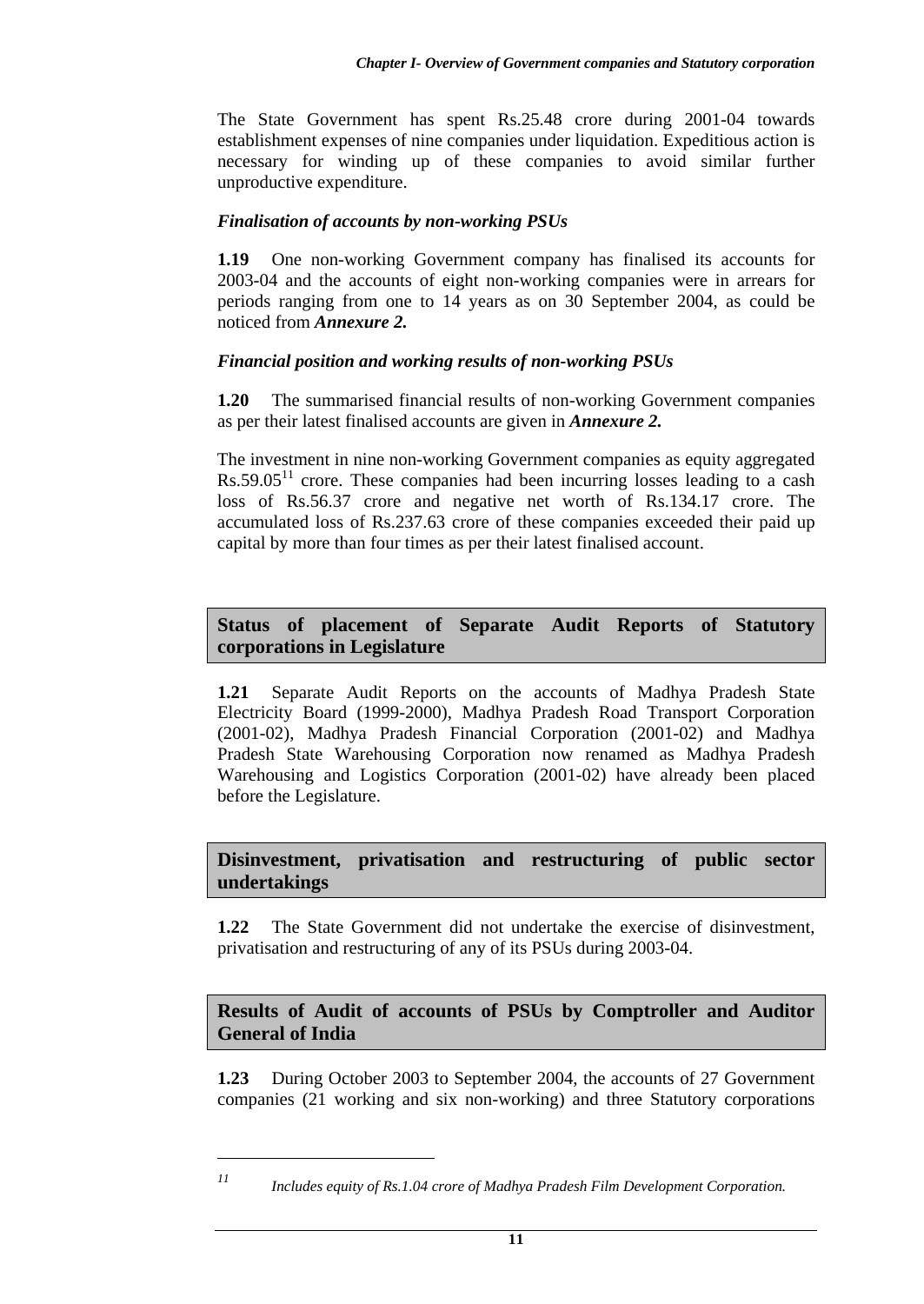were selected for review in Audit. The net impact of the important audit observations as a result of review of the PSUs was as follows:

| SI. | <b>Details</b>                      |                               | <b>Number of accounts</b>   |                                  | (Rupees in lakh)            |                 |                                  |  |
|-----|-------------------------------------|-------------------------------|-----------------------------|----------------------------------|-----------------------------|-----------------|----------------------------------|--|
| No. |                                     | Government<br>companies       |                             | <b>Statutory</b><br>corporations | <b>Government companies</b> |                 | <b>Statutory</b><br>corporations |  |
|     |                                     | Working                       | Non-<br>working             | Working                          | Working                     | Non-<br>working | Working                          |  |
|     | Decrease in profit                  | $\mathcal{D}$                 |                             |                                  | 71.73                       | --              | --                               |  |
|     | Increase in profit                  | $\mathfrak{D}_{\mathfrak{p}}$ | --                          | --                               | 152.46                      | --              | --                               |  |
| 3   | Increase in loss                    | ↑                             | $- -$                       |                                  | 95.30                       | --              | 60.041.01                        |  |
| 4   | Decrease in loss                    | $\mathfrak{D}$                | $- -$                       |                                  | 23.22                       | --              | 2,015.55                         |  |
| 5   | Non disclosure of<br>material facts | $\mathcal{L}$                 | $\mathcal{D}_{\mathcal{L}}$ | $\mathfrak{D}$                   | 546.11                      | 3,569.59        | 16,852.15                        |  |
| 6   | Errors of<br>classification         | 6                             |                             | 2                                | 546.11                      | 11.75           | 25,906.52                        |  |

### *Errors and omissions noticed in case of Government companies*

**1.24** Some of the major errors and omissions noticed during audit in case of Government companies are tabulated below:

| SI.<br>No. | <b>Name of the Company</b>                                         | of<br>Year<br><b>accounts</b> | Errors/omissions                                                                                                                                         | <b>Rupees</b> in<br>crore |
|------------|--------------------------------------------------------------------|-------------------------------|----------------------------------------------------------------------------------------------------------------------------------------------------------|---------------------------|
| 1.         | Madhya Pradesh State<br>Tourism Development<br>Corporation Limited | 2001-02                       | Understatement<br>$\circ$ of<br>assets<br>and<br>depreciation due to non-inclusion of<br>building which was completed and<br>commissioned in April 1992. | 0.99                      |
| 2.         | Madhya Pradesh Rajya Van<br>Vikas Nigam Limited                    | $2002 - 03$                   | Understatement of<br>profit<br>due to<br>charging of prior period expenditure in<br>current year accounts.                                               | 23.46                     |
| 3.         | Madhya Pradesh State<br><b>Textile Corporation</b><br>Limited      | 2002-03                       | Non-disclosure/provision of outstanding<br>dues against which proceedings were<br>going on in Debt Recovery Tribunal.                                    | 93.97                     |

### *Errors and omissions noticed in case of Statutory corporations*

**1.25** Some of the significant errors and omissions noticed during audit in case of Statutory corporations are tabulated below:

| SI.<br>No. | <b>Name</b><br>of<br>the<br>Corporation                                               | <b>Year of accounts</b> Errors/omissions        |                                                                                                                                                | <b>Rupees</b> in<br>crore |
|------------|---------------------------------------------------------------------------------------|-------------------------------------------------|------------------------------------------------------------------------------------------------------------------------------------------------|---------------------------|
| 1.         | Pradesh<br>Madhya<br>Electricity<br>State<br>Board                                    | 2000-01 (1 April<br>$2000$ to 14 April<br>2001) | Inclusion of demands<br>(i)<br>against<br>permanently<br>disconnected<br>consumers<br>whose agreement period had expired.                      | 7.50                      |
|            |                                                                                       |                                                 | (ii) Non-accounting of differences in rate<br>of water charges (Korba-East-West).                                                              | 37.33                     |
|            |                                                                                       |                                                 | (iii) Inclusion of delayed payment charges<br>on electricity duty relating to Hindustan<br>Copper Limited, not<br>payable<br>to<br>Government. | 6.49                      |
| 2.         | Madhya Pradesh<br>2002-03 (up to<br>$31 - 12 - 2002$<br>Road Transport<br>Corporation |                                                 | (i) Recognition of claim for passes as<br>income, which has not been accepted by<br>the Government.                                            | 8.94                      |
|            |                                                                                       |                                                 | Non-provision of penal interest<br>(ii)<br>claimed by LIC resulting in overstatement<br>of prior period income.                                | 4.29                      |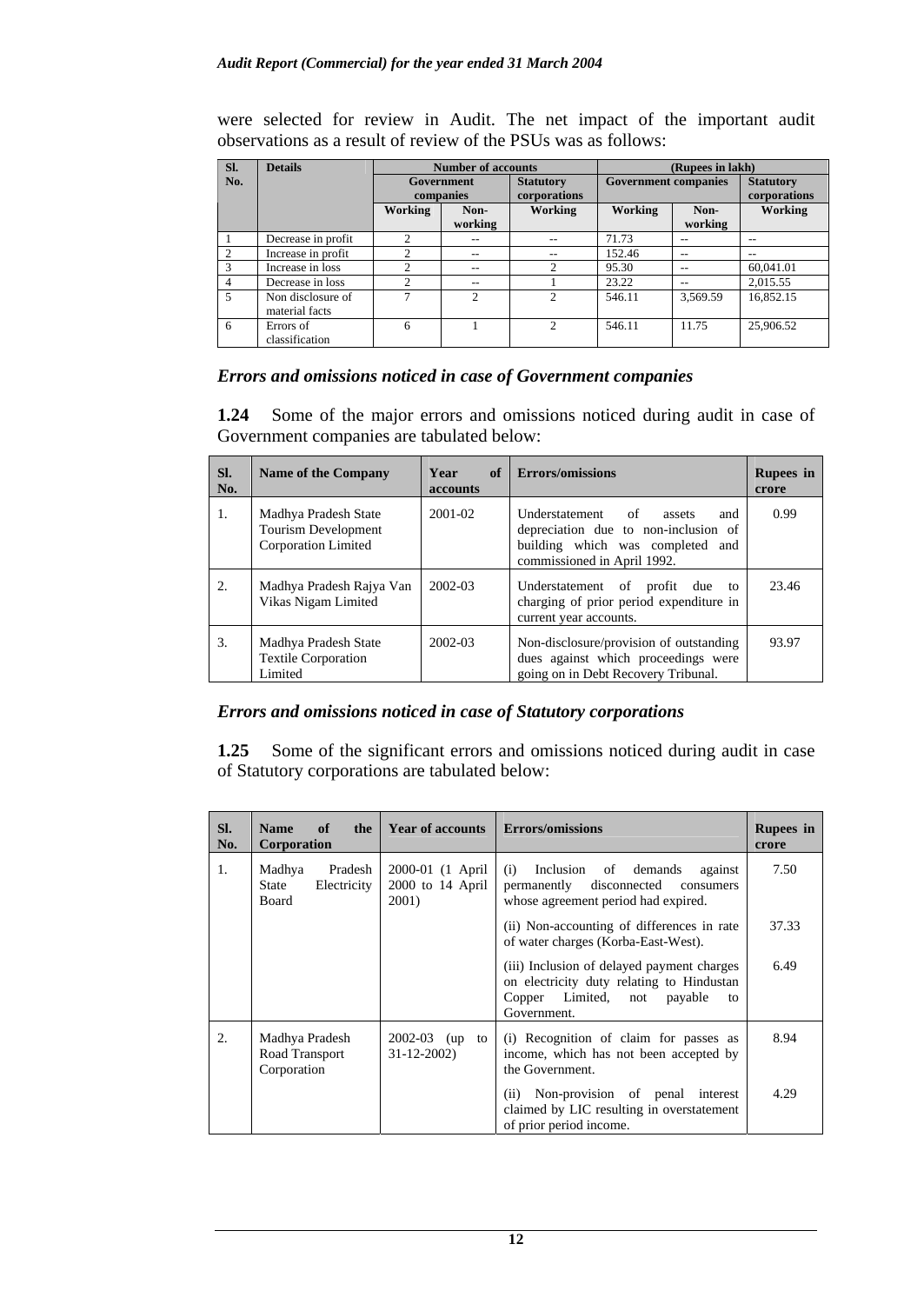### **Audit assessment of the working results of Madhya Pradesh State Electricity Board (MPSEB)**

**1.26** Based on the audit assessment of the working results of MPSEB for three years up to 2001-02 and taking into consideration the major irregularities and omissions pointed out in the SARs on the annual accounts of the MPSEB and not taking into account the subsidy/subventions receivable from State Government, the net surplus/deficit and the percentage of return on capital employed of the MPSEB will be as given below:

*(Rupees in crore)* 

| SI.<br>No.       | <b>Particulars</b>                                                                                                                    | 1999-2000      | 2000-01        | $2001 - 02^{12}$                  |
|------------------|---------------------------------------------------------------------------------------------------------------------------------------|----------------|----------------|-----------------------------------|
| 1.               | Net surplus/ (-) deficit as per books of accounts                                                                                     | $(-) 1,371.29$ | $(-) 1,473.81$ | $(-) 1,160.50$                    |
| 2.               | <b>Subsidy from State Government</b>                                                                                                  | 313.12         | 279.46         | 542.96                            |
| 3.               | Net surplus/(-) deficit before subsidy from State<br>Government (1-2)                                                                 | $(-) 1,684.41$ | $(-) 1,753.27$ | $(-) 1,703.46$                    |
| $\overline{4}$ . | Net increase/decrease in net surplus/ (-) deficit on account of<br>audit comments on the annual accounts of MPSEB                     | $(-) 71.49$    | $(-) 554.13$   | Comments<br>under<br>finalisation |
| 5.               | Net surplus/(-) deficit after taking into account the impact of<br>audit comments but before subsidy from State Government<br>$(3-4)$ | $(-)$ 1,755.90 | $(-) 2,307.40$ |                                   |
| 6.               | Total return on capital employed                                                                                                      | $(-)$ 402.09   | $(-)$ 520.49   |                                   |

### *Persistent irregularities and system deficiencies in financial matters of PSUs*

**1.27** The following persistent irregularities and system deficiencies in the financial matters of PSUs had been repeatedly pointed out during the course of audit of their accounts but no corrective action had been taken by these PSUs so far.

### **Statutory corporations**

 $\overline{a}$ 

### **1.28 Madhya Pradesh State Electricity Board**

- ¾ The Board has not maintained prescribed register of assets (except for Board's hospital) indicating details of fixed assets viz., location, quantities, value, dates of acquisition/commissioning, depreciation, etc. As a result, the value shown in the accounts could not be vouchsafed in audit. The assets had also not been physically verified.
- $\triangleright$  The defective material, unserviceable items and unorthodox balances<sup>13</sup> continued to be included in the closing stock resulting in excess valuation of stock.

### **1.29 Madhya Pradesh Road Transport Corporation**

 $\triangleright$  Physical verification of assets (other than the fleet) has not been conducted since 1975-76.

*<sup>12</sup> Board has revised its accounts as per preliminary comments of audit and it had the impact of increasing the loss by Rs.356.55 crore.*

*<sup>13</sup> Unorthodox balances represent credit balance in stock account instead of debit balance.*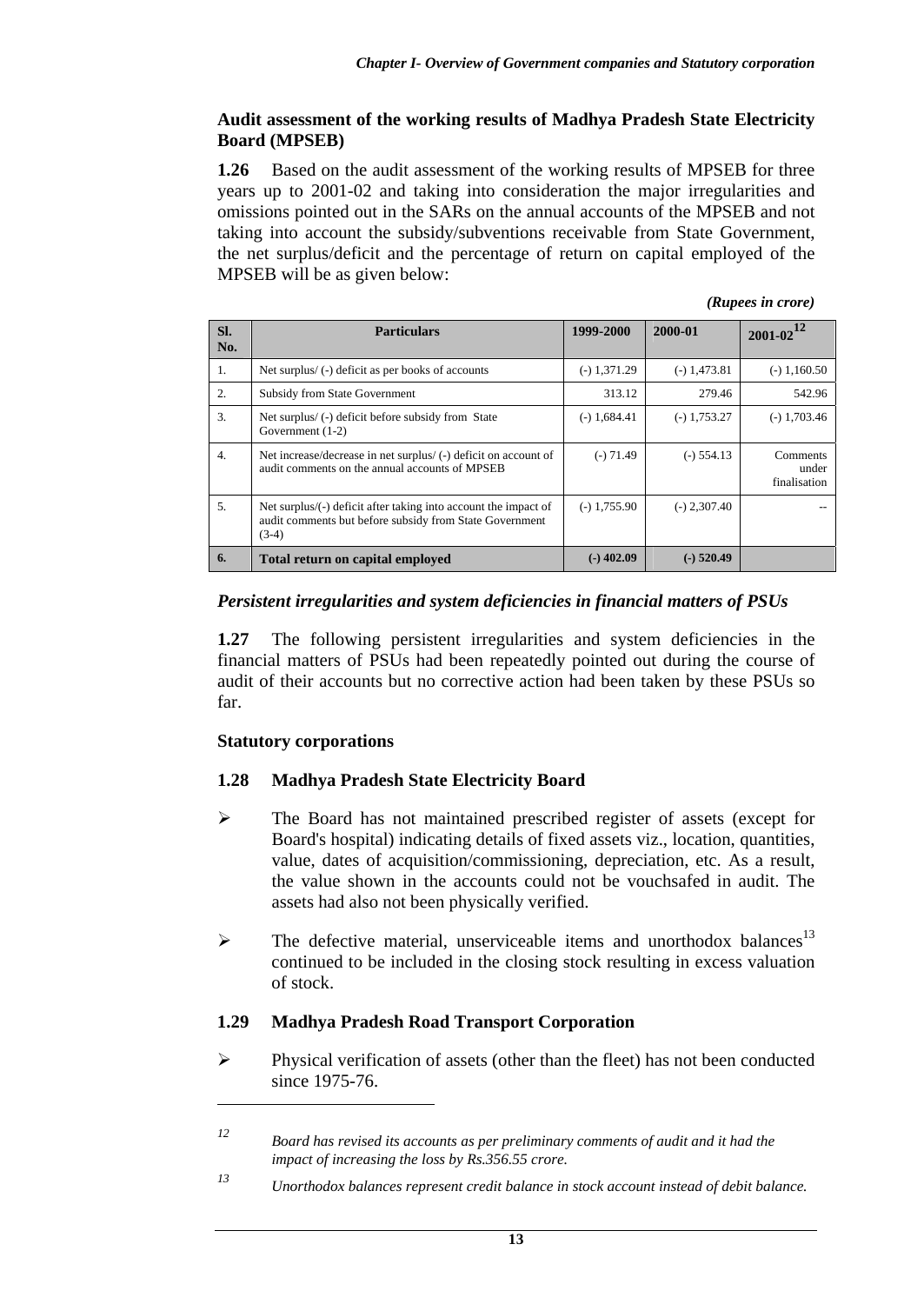- ¾ Asset register has not been maintained giving details of assets i.e. date of acquisition, location, status, etc.
- ¾ Details of works-in-progress i.e. opening balance, additions during the year, amount transferred to fixed assets and closing balance of each asset at the end of each year has not been shown in the accounts, as required under the provisions of Income Tax Act.
- ¾ Year-wise and party-wise details of advances and deposits have not been worked out.
- ¾ Rupees 66.14 lakh have been outstanding against other State Road Transport Corporations for more than 10 years.
- $\triangleright$  Confirmation of balance has not been obtained from debtors and age-wise, party-wise break-up was not available.

### **Reports of Statutory Auditors for improvement in internal audit/ internal control on the directions of Comptroller and Auditor General of India**

**1.30** The Statutory auditors (Chartered Accountants) are required to give a detailed report on various aspects including the internal control and internal audit system in companies audited, in accordance with directions issued by the Comptroller and Auditor General of India to them under Section 619(3)(a) of the Companies Act, 1956 and to identify areas which needed improvement. Directions/sub-directions under the Act, *ibid*, were issued to Statutory auditors in respect of 25 working Government companies between October 2003 and September 2004. In pursuance of directions so issued, reports of Statutory auditors involving 26 accounts of 17 Government companies were received (September 2004).

Major recommendations/comments made by Statutory auditors on possible improvements in the internal audit/internal control systems of State Government companies are indicated below:

| SI.            | Nature of recommendations/comments made         | No. of<br>companies<br>to | <b>Reference</b><br>to |
|----------------|-------------------------------------------------|---------------------------|------------------------|
| No.            | by Statutory auditors                           | which recommendations/    | serial numbers of      |
|                |                                                 | comments pertain          | <b>Annexure 2</b>      |
| 1.             | Internal audit system was not commensurate      | 10                        | 2,3,5,6,9,10,11,15,    |
|                | with the size and activities of the company     |                           | 18,19                  |
| 2              | No adequate control over shortages and claim    |                           | 16                     |
|                | for loss of stores                              |                           |                        |
| 3              | Property and asset registers are not maintained | 3                         | 5,10,15                |
| $\overline{4}$ | Maximum, minimum and re-ordering levels and     |                           | 10                     |
|                | economic order quantity of stock have not been  |                           |                        |
|                | prescribed                                      |                           |                        |
| $\overline{5}$ | No adequate control over the timely recovery of | 6                         | 5,6,9,10,15,19         |
|                | outstanding dues.                               |                           |                        |
| 6              | Monthly bank reconciliation has not been done   | $\mathfrak{D}$            | 15,16                  |
|                | Non-compliance with the Accounting Standards    | 4                         | 4,9,10,15              |
| 8              | Non-computerisation of accounts                 | 4                         | 2,9,10,11              |
| 9              | Defects in delegation of powers                 | 3                         | 2,9,19                 |